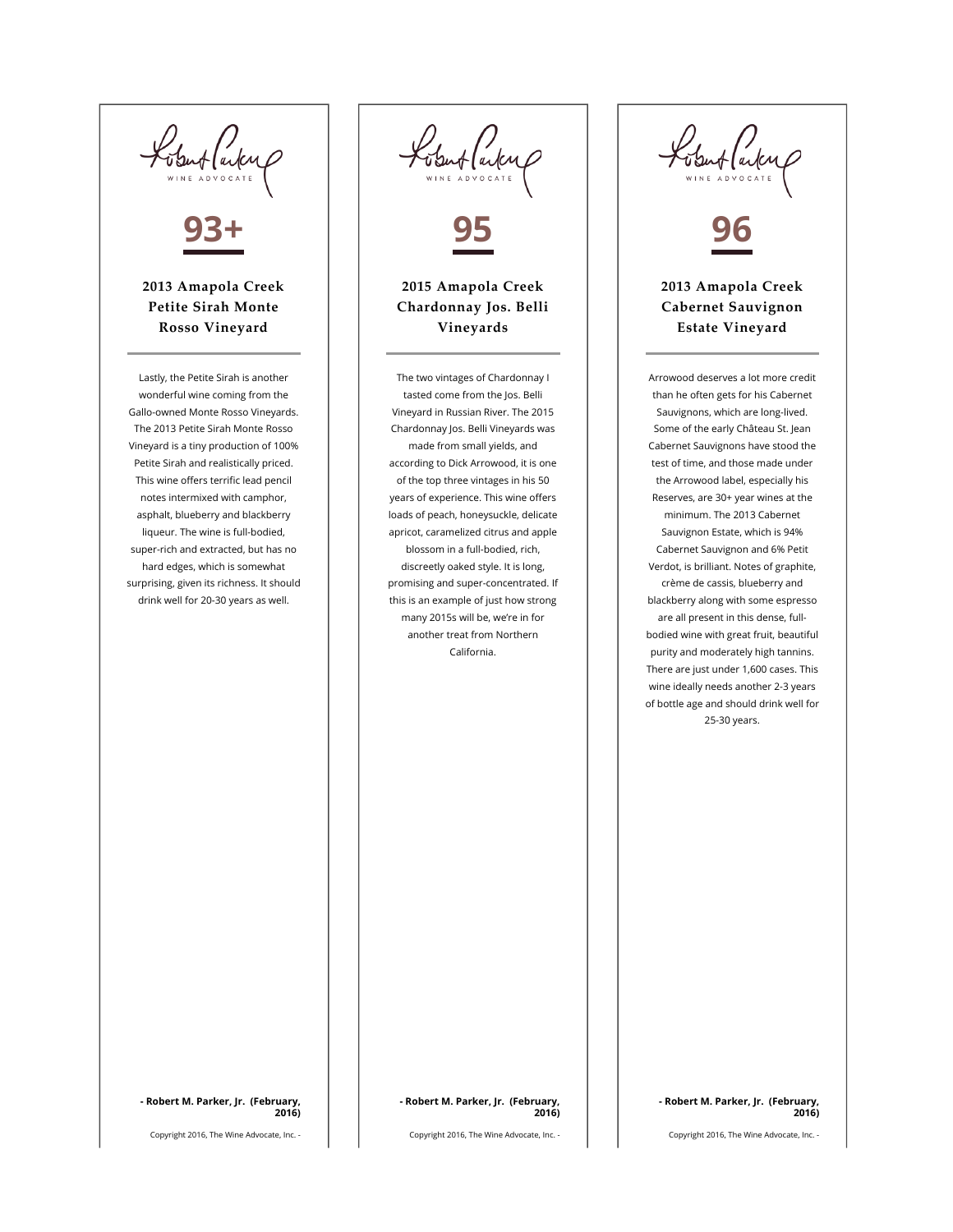Reprinted with permission  $\begin{vmatrix} \cdot & \cdot & \cdot \\ \cdot & \cdot & \cdot \\ \cdot & \cdot & \cdot \end{vmatrix}$  Reprinted with permission Reprinted with permission



bluf (autre 92

2013 Amapola Creek Cuvee Alis Estate Vineyard

The 2013 Cuvée Alis Estate (66% Grenache, 22% Mourvèdre and 12% Syrah) is a hefty, high-octane style (15.6% alcohol) with loads of kirsch liqueur, pepper, lavender, earth and underbrush. It is Provençal, deep, fullbodied, and a total lusty treat. Drink it over the next 5-6 years.

Ubut (auteur 95

2013 Amapola Creek Zinfandel Monte Rosso Vineyard

From the famous Monte Rosso red soil vineyard, two Zinfandels were produced. The 2013 Zinfandel Monte Rosso (680 cases coming in at 16% alcohol) is 100% Zinfandel. At \$45.00, this is a great buy! Made from 123 year-old head-pruned vines, the wine has a dense ruby/purple color, a big, sweet kiss of black cherry, blackcurrant and blackberry with some dusty, loamy soil undertones and pepper as well as hints of charcuterie and spice. It is full-bodied, lavishly rich, and stunningly pure. It should make a savory mouthful for at least a decade.